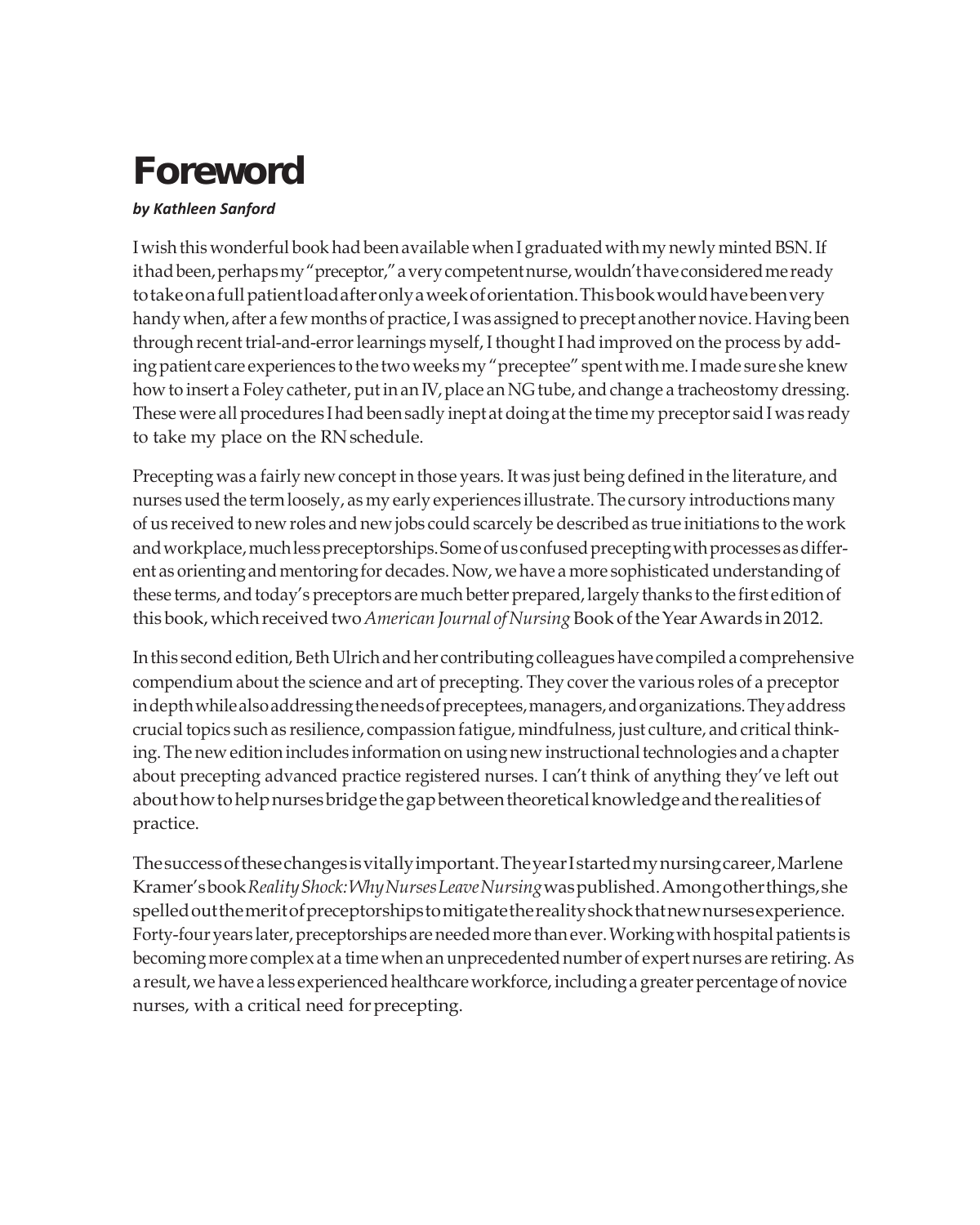### **xxvi MasteringPrecepting: A Nurse'sHandbook forSuccess, Second Edition**

That's why I'm grateful for this book. Nurses need help to successfully navigate change, whether they are moving from a student to a nurse role or from a nurse to a new specialty position. Patients need competent, caring, and confident nurses. Tomeet these needs, preceptors must be proficient ina variety of teaching, coaching, role-modeling, and leadership skills. This complete guide ensures that they will be.

> –Kathleen Sanford, DBA,RN, FACHE, FAAN Chief Nursing Officer, Catholic Health Initiatives Editor-In-Chief, *Nursing Administration Quarterly*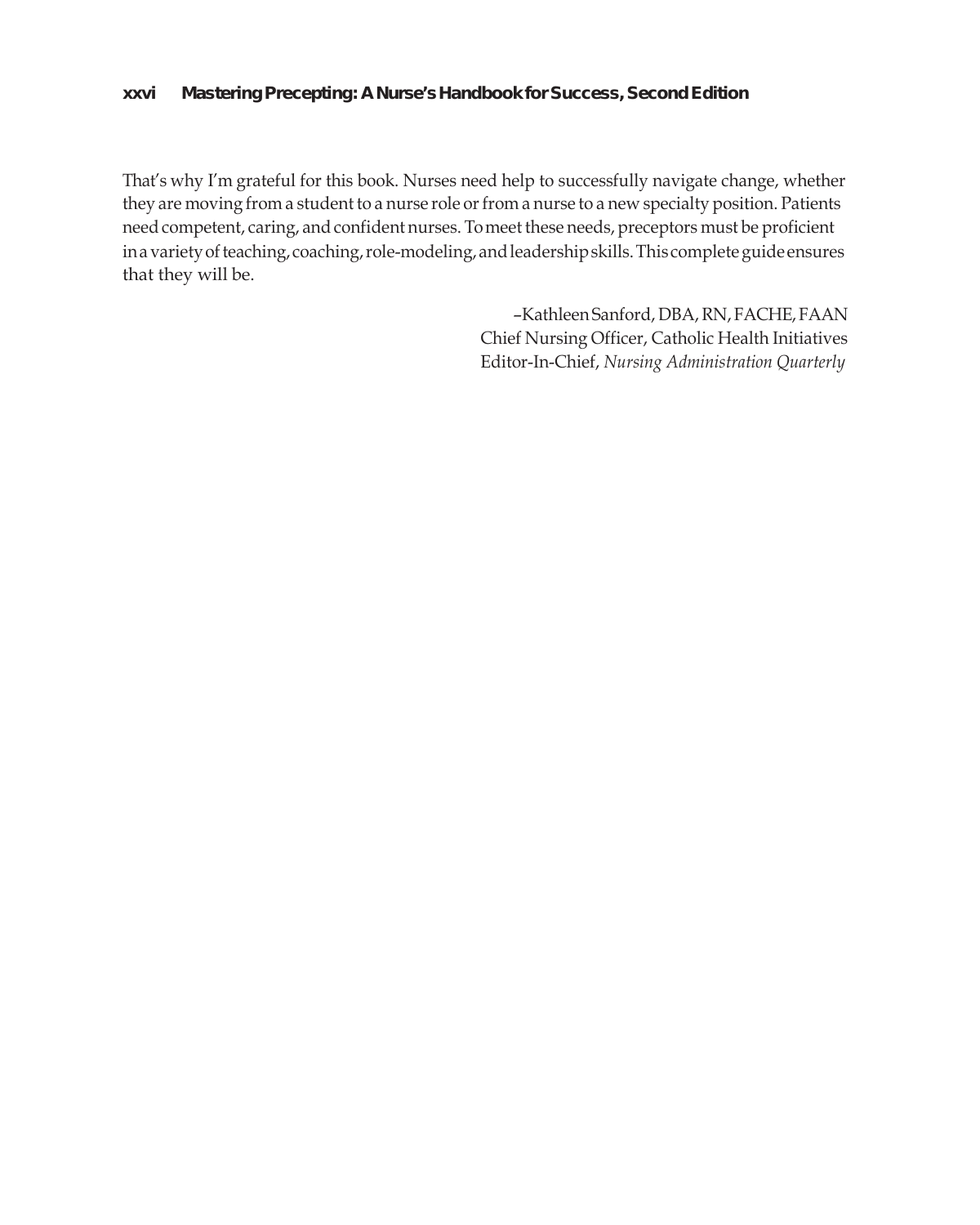# **Foreword**

## *by Gwen Sherwood*

The work of nursing is physically and emotionally intense, made more challenging during periods oftransition.Weallhavetimeswhenwebenefitfromanexperiencedpreceptor—whetherasa new graduate entering practice, an experienced staff nurse changing clinical areas, or a clinician transitioning to academia. Transitions involve a careful balance of role models, relationships, and reflection—three R's that are at the core of this signature second edition of *Mastering Precepting: A Nurse's Handbook for Success*.

Preceptorshaveamajorroleinnursingeducation.Thespecial skillsrequiredhaveoftenbeen overlooked; not all great clinicians are effective preceptors. Teaching involves craft, and effective precepting involves both art and science. Like good teaching or good nursing care, good precepting is a carefully developed expertise that develops over time. This updated, expanded second edition is a comprehensive guide to the apprenticeship learning model that can apply to nurse educators, managers, and staff nurses.

A preceptor can ease transitions anytime roles and performance expectations change. Adjusting to a new role or clinical area presents challenges in demonstrating new competencies, learning the social milieu, and finding one's place in the new group. Having an experienced role model, the first key of an effective preceptor, helps smooth the adaptation process. Preceptors support the pillars of education by guiding the preceptee in learning to do, know, be, and work/live as a productive team member. This critical book recognizes the art and science of excellent precepting to help learners bridge the worlds of nursing education and practice.

The preceptor role is similar to that of a mentor; however, selection of preceptors is based on their accomplishment of competencies. Often overlooked is the imperative to provide preceptors for novice faculty transitioning from clinical areas to academia. The demands of understanding the politics of the academic environment, comprehending academic promotion and tenure, and establishing an area of scholarship — while demonstrating excellence in teaching — contribute to high turnover and faculty shortages. One strength of this book is its broad spectrum in applying the art of precepting. It provides a double model for schools of nursing by both helping faculty adapt and developing preceptors for their students.

The relationship between preceptor and learner (preceptee) is the second key to an effective precepting experience. Learning by "doing," or experiential learning, is a valued pedagogy for service professions. Learning by doing is a systematic, supervised process based on evidence-based standards of excellence in which learners demonstrate their applicable knowledge, skills, and attitudes. Tolearn by doing involves careful coaching, facilitation, mentoring, guidance, and supervision